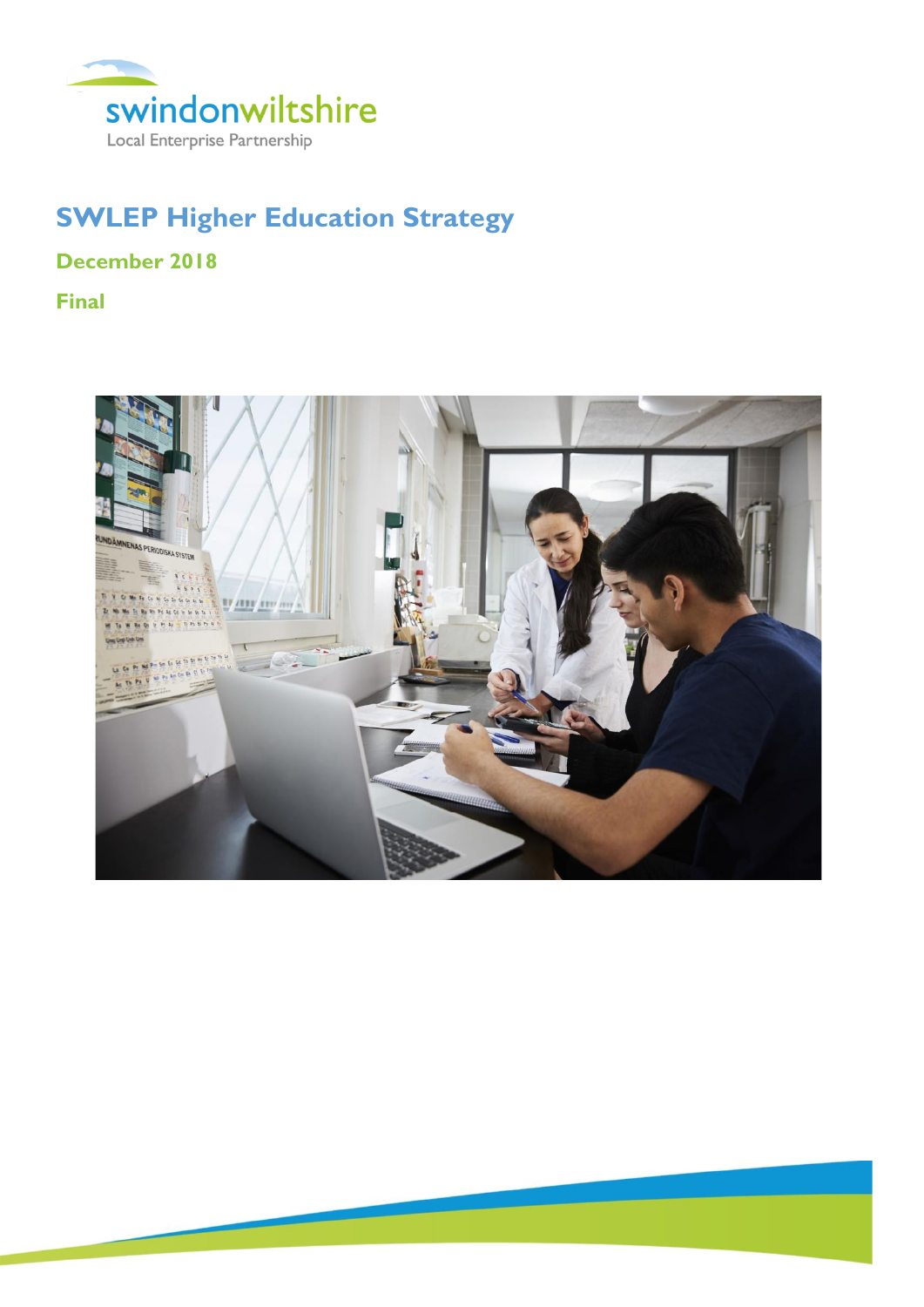# **Contents**

| Ι.    |  |  |
|-------|--|--|
| 2.    |  |  |
| 2.1.  |  |  |
| 2.2.  |  |  |
| 2.3   |  |  |
| 3.    |  |  |
| 3.1   |  |  |
| 3.2   |  |  |
| 4.    |  |  |
| 4.1   |  |  |
| 4.2   |  |  |
| 4.2.1 |  |  |
| 4.2.2 |  |  |
| 5     |  |  |
| 6     |  |  |
| 7     |  |  |
| 8     |  |  |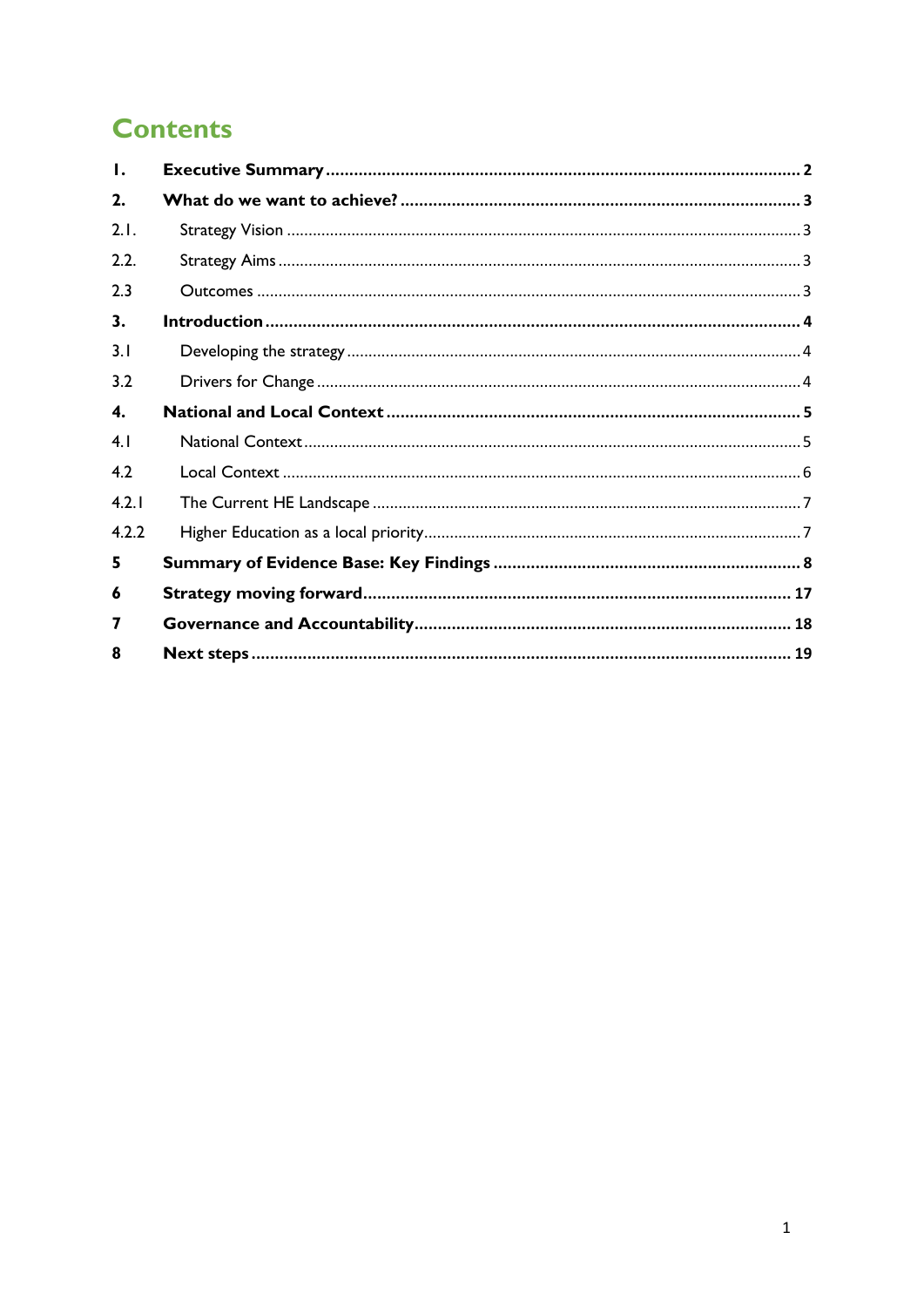# <span id="page-2-0"></span>**1. Executive Summary**

Meeting the higher level skills needs of the area is set out as a priority in the LEP Strategic Economic Plan (2016), and a clear strategy is required to achieve this. The strategy has been developed against the backdrop of an absence of a physical university presence in the area, significant change to the skills policy landscape and at a time when numerous local strategies are in development.

This Swindon and Wiltshire Local Enterprise Partnership (SWLEP) Higher Education strategy will build on the recommendations set out in the **Direction of Travel** published in May 2017. An [evidence base](https://swlep.co.uk/docs/default-source/strategy/economic-priorities/higher-education-draft-strategy-evidence-base---april-2018.pdf?sfvrsn=6bc84124_4) was subsequently commissioned which included analysis of a significant amount of qualitative and quantitative data and the final report was finalised in March 2018. Events have taken place across the LEP to share the evidence with stakeholders, to consult with them and to allow them to contribute to the agenda moving forward.

This evidence has resulted in the development of the following strategic aims:

#### **1. Increase productivity:**

- the area will have a sufficiently higher level qualified workforce
- employers will report fewer skills shortages
- the area will attract and retain talent and investment
- there will be a workforce pipeline at graduate level
- SWLEP will benefit from increased HE provision including a multi campus university and growth through the FE sector.

#### **2. Raise aspirations and increase social mobility:**

- residents will be inspired by strong local HE provision to continue their learning journey through to a higher level
- higher education is accessible i.e. flexible, affordable and proximal
- residents can relate the benefits of pursuing higher education to labour market opportunities, particularly in relation to STEM
- the route to higher education is navigable and seen to be achievable

These aims will be met through the following high-level actions:

- grow and promote HE provision within the area including developing a multi campus university
- ensure the strategy links to the emerging local industrial strategy and future research and investment opportunities
- promote SWLEP as a great place to live, work and study
- develop our approach to an employer led skills infrastructure, reflecting the national and local industrial strategies
- improve educational attainment and progression to higher education.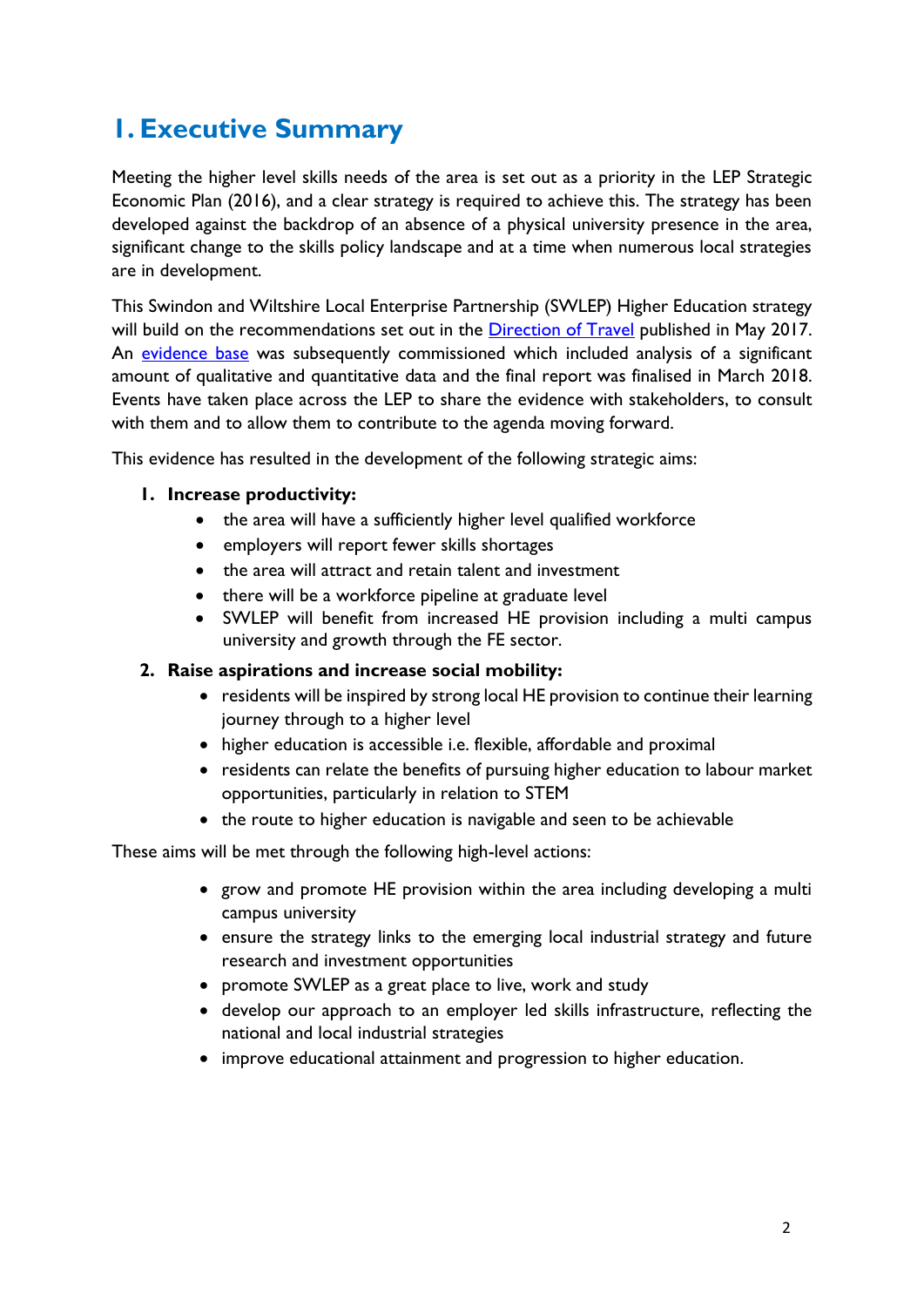# <span id="page-3-0"></span>**2.What do we want to achieve?**

# <span id="page-3-1"></span>**2.1.Strategy Vision**

**By 2028, Swindon and Wiltshire will meet employer demand for higher level skills through targeted provision and enabling opportunities for all residents to access higher education with clear pathways. The benefits of studying and working in the area will be clearly outlined and a strong university presence will attract students from outside the area and provide wider economic benefits. There will be enough skilled workers to fill job vacancies, making the area attractive to investors, retaining local talent and improving both productivity and social mobility.** 

# <span id="page-3-2"></span>**2.2.Strategy Aims**

The aims of the strategy are to have sufficient and appropriate HE provision that will:

#### **1. Increase productivity:**

- the area will have a sufficiently higher level qualified workforce
- employers will report fewer skills shortages
- the area will attract and retain talent and investment
- there will be a workforce pipeline at graduate level
- SWLEP will benefit from increased HE provision including a multi campus university and growth through the FE sector.

### **2. Raise aspirations and increase social mobility:**

- residents will be inspired by strong local HE provision to continue their learning journey through to higher education
- higher education will be accessible i.e. flexible, affordable and proximal
- residents will be able to relate the benefits of pursuing higher education to labour market opportunities, particularly in relation to Science Technology Engineering and Maths (STEM)
- the route to higher education will be navigable and seen to be achievable.

## <span id="page-3-3"></span>**2.3 Outcomes**

This LEP wide strategy seeks to achieve the outcomes highlighted in the SEP as follows:

- ➢ *Ensure an appropriately skilled and competitive workforce to meet the needs of employers (in relation to higher level skills).*
- ➢ *Increase the proportion of the workforce qualified to level 4 and above (target of 52%).*
- ➢ *Achieve a higher proportion of individuals employed in higher skilled and higher value-added roles (Level 4 and above) in priority sectors.*
- ➢ *Increase the participation of residents in Higher Education (particularly young people).*
- ➢ *Raise aspirations and attainment of young people by age 19.*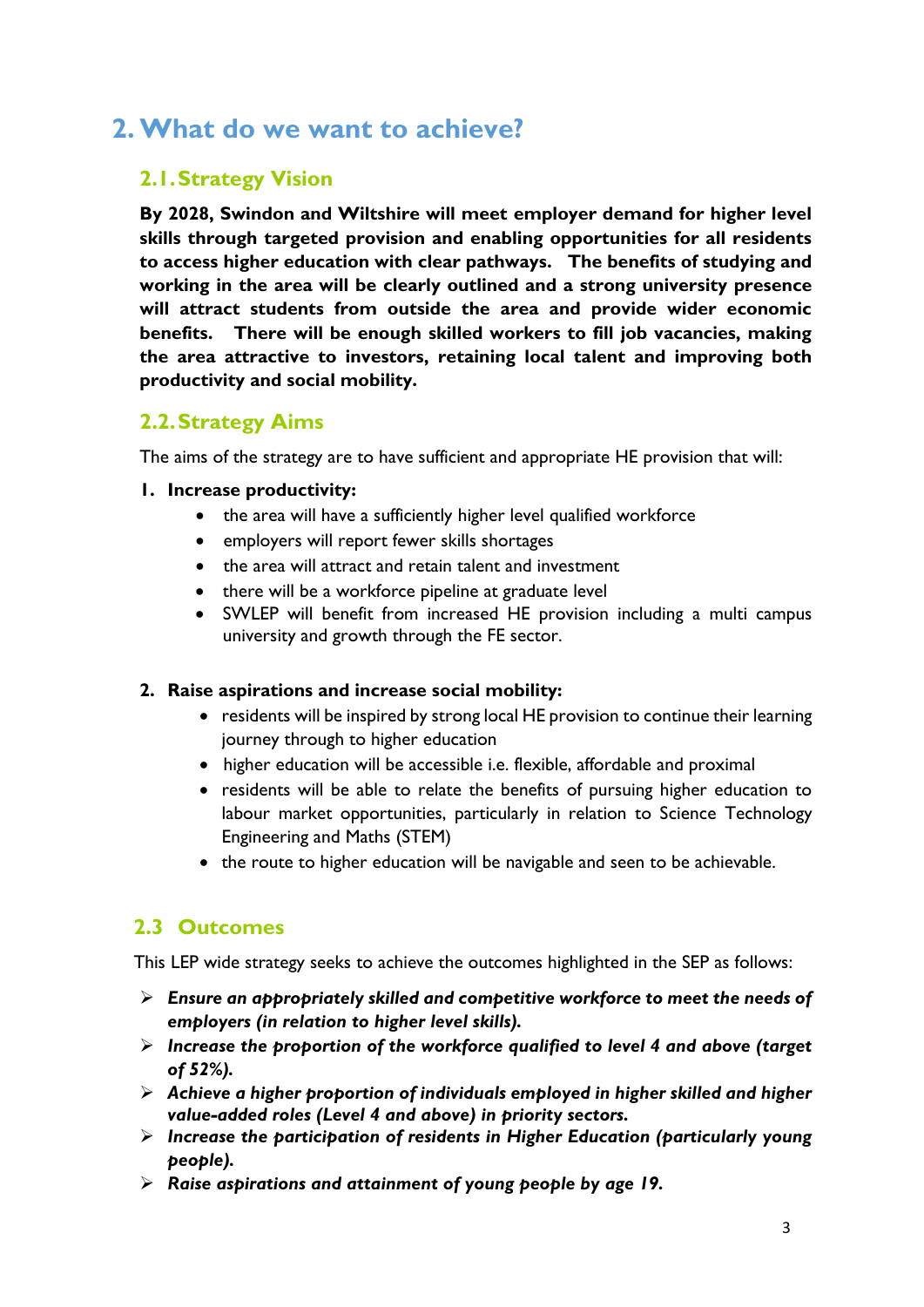# <span id="page-4-0"></span>**3. Introduction**

# <span id="page-4-1"></span>**3.1 Developing the strategy**

In May 2017, the SWLEP agreed a [Direction of Travel](https://swlep.co.uk/docs/default-source/strategy/economic-priorities/higher-education-strategy-direction-of-travel-may-2017.pdf?sfvrsn=5da34965_2) for the development of a higher education strategy. This strategy builds upon that work and is underpinned by an extensive evidence base. Buckman Associates were commissioned to complete this piece of work, which includes significant and extensive primary and secondary data, some of which was purchased, as well as qualitative data obtained through conducting surveys of employers and learners. Stakeholders have been engaged throughout this process and the strategy incorporates their contributions.

The strategy has been developed against the backdrop of unprecedented change to the national further and higher level skills landscape. It has been written at a time when the uncertainty created by Brexit has become a barrier for employers when planning and investing, particularly in relation to skills. It also covers two areas which are geographically, socially, economically and politically different. This HE Strategy needs to be read in the context of other key LEP strategies that enable economic growth and improve productivity, for example the Digital Strategy. The strategy provides key evidence for work on the industrial strategy and the refresh of the SEP.

The area presents a complex picture with future skills shortages and below average participation shared across Swindon and Wiltshire, however, there are key differences in outcomes and needs, as well as differing travel to learn patterns. In addition, the perception of Swindon as a 'place' and the rurality of Wiltshire present challenges to the area.

## <span id="page-4-2"></span>**3.2 Drivers for Change**

The SEP identifies that 30,000 additional jobs are forecast between 2010 and 2020 across Swindon and Wiltshire, twice the rate of growth predicted nationally. The employment projections indicate that the occupational profile of the area is predicted to continue to shift towards higher-level occupations, with the greatest levels of growth expected among managers, professionals and associate professionals. Currently, the average number of residents qualified to level 4 and above is below national average and productivity in the SWLEP area is below comparators. There are existing recruitment challenges, and without a physical university presence, there is a limited ready graduate pool to recruit from, placing SWLEP at a significant disadvantage to other comparator areas<sup>1</sup>. The wider economic advantages of having a university in an area are well documented in national research and higher level skills is a key driver of increasing productivity and an important means of increasing social mobility.

<sup>1</sup> https://www.timeshighereducation.com/news/industrial-strategy-boosts-university-industryengagement-funding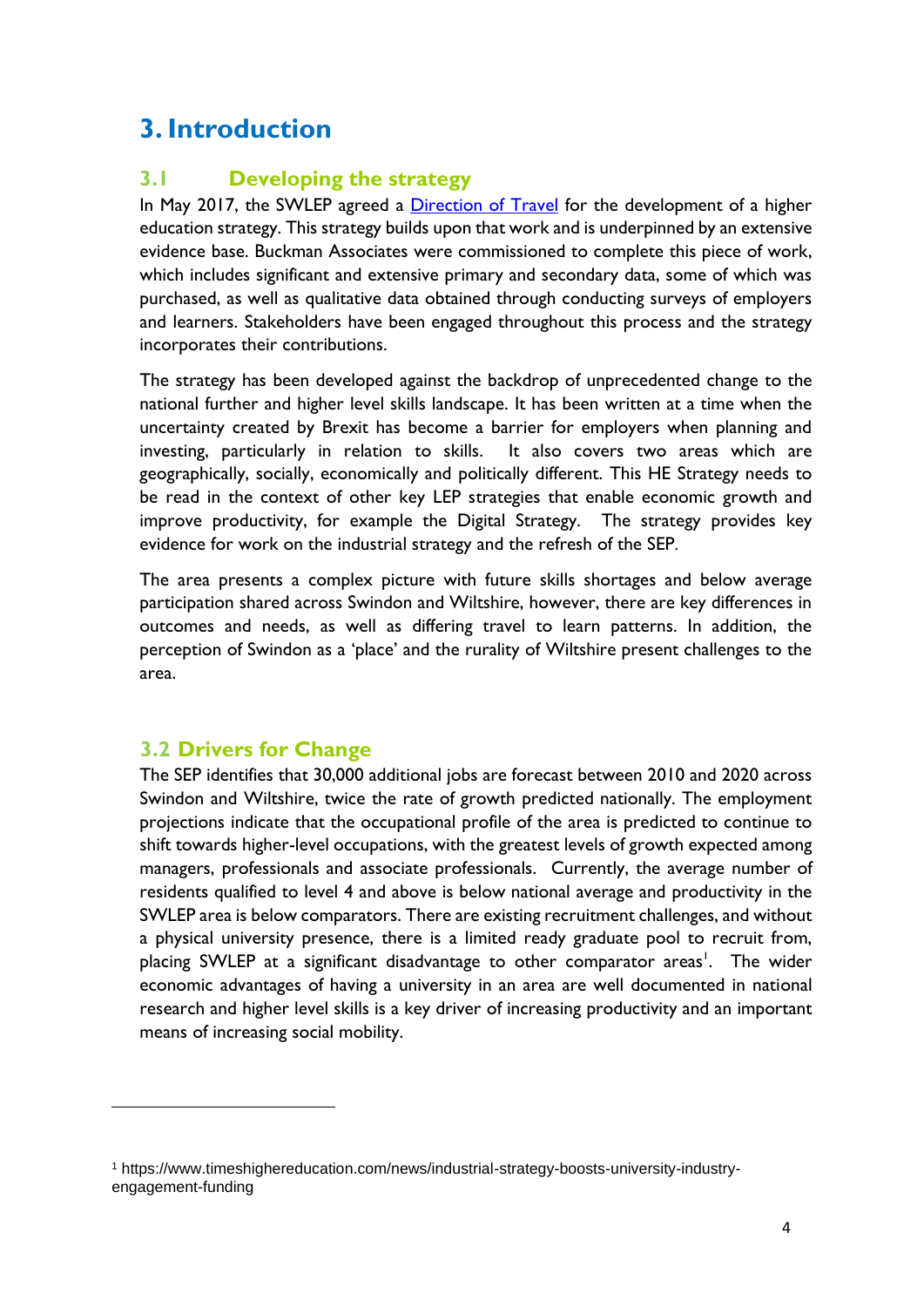Both local authorities with their **(Education), Employment and Skills strategies** cite the need for increased participation in higher education and the growth of higher and degree level apprenticeships to meet the needs of local economy.

The post 16 area review recommended that local higher education provision in the area should be developed in collaboration with universities.

# <span id="page-5-0"></span>**4. National and Local Context**

### <span id="page-5-1"></span>**4.1National Context**

There has been significant change across the skills landscape during the past year and the higher education sector is entering a period of reform. This is in addition to the qualification reform being implemented in the further education sector through the post 16 skills plan.

#### **Industrial Strategy**

The [Industrial Strategy](https://www.gov.uk/government/uploads/system/uploads/attachment_data/file/664563/industrial-strategy-white-paper-web-ready-version.pdf) White Paper published in November 2017 is intended as a key driver in skills reforms, recognising the country's low productivity, higher level skills shortage and the changing nature of jobs forecast for the future. The strategy recognises the key role that universities play in research, development and innovation. Key features of this strategy are that it:

- Commits the government to increasing Higher Education Innovation Funding, which supports university engagement with businesses, to a total of £250 million a year by 2020-21.
- Recognises the key role of growing a successful economy. There is a commitment to introduce "a new competitive  $£115$  million Strength in Places Fund to support areas to build on their science and innovation strengths through "collaborative programmes proposed by universities, local employers, LEPs and their counterparts".
- Sets out the approach to technical education reform which includes Institutes of Technology.
- Highlights the importance of the Higher Education sector in meeting higher level skills needs.
- Places emphasis on employers to help shape and develop provision and;
- Places a renewed focus on digitisation and research and development.

#### **Role of universities in Economic Growth**

One of the key routes to increased productivity is through more highly skilled graduates, and universities are seen as anchor institutions for growth in their localities. The Industrial Strategy outlines a key role for universities in regional growth and a drive for them to undertake more work, alongside businesses, to address the skills needs and also drive innovation and research. Research confirms the key strategic role that universities play in economic growth and the role to provide ecosystems for innovation and research. Universities are able to channel some of the resources required for growth, providing knowledge, talent and routes to finance and space.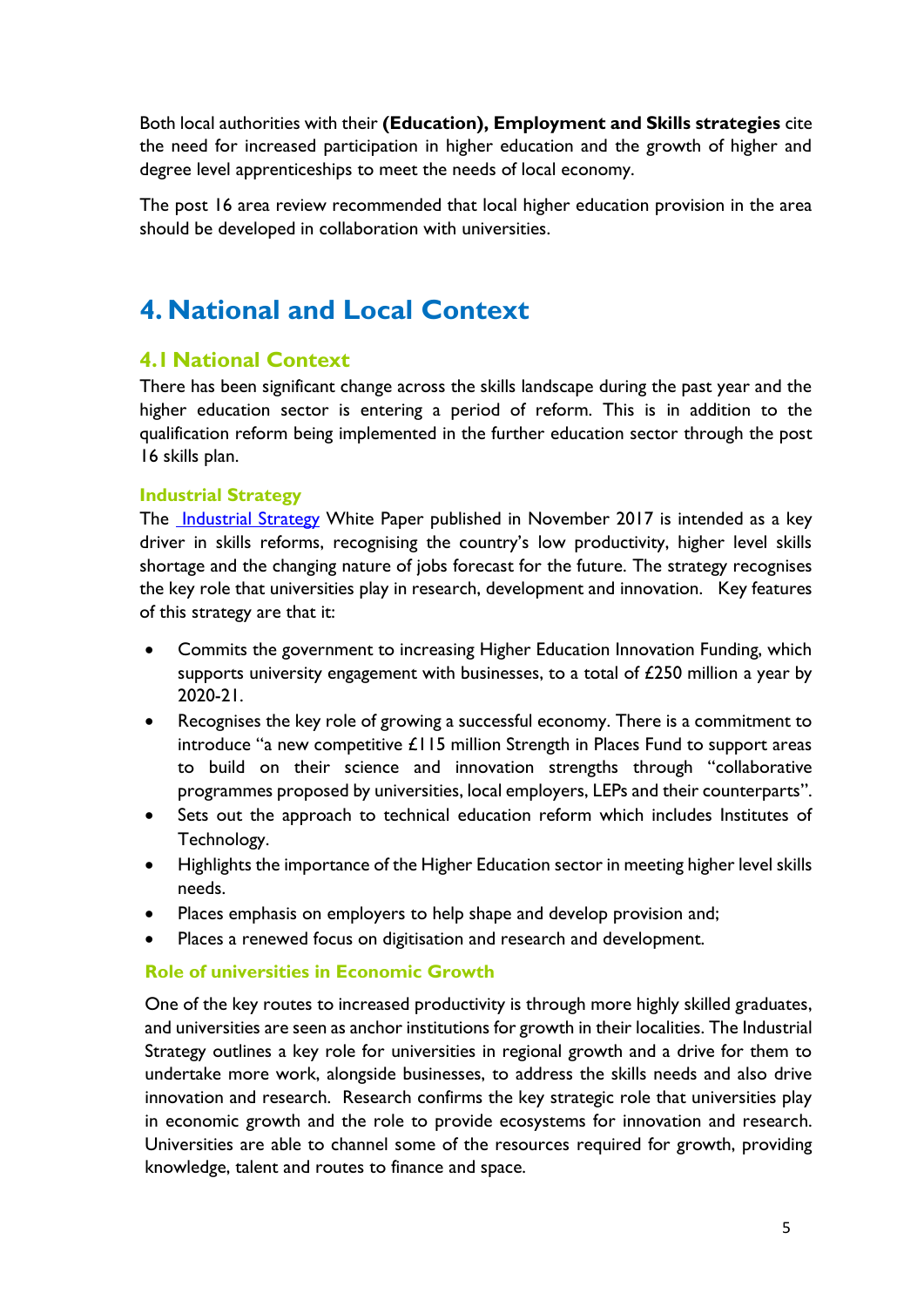Further work will be undertaken prior to the consultation which will assess the economic benefits to local areas of a university and how local HE provision interfaces with productivity. This will be incorporated into the final draft.

### **Higher Education**

In 2017, the **Higher Education and Research Bill** passed through parliament bringing reforms to the HE sector that aim to deliver greater competition and choice that will promote social mobility and boost productivity. These reforms are considered to be the most significant to HE in decades. A current national review of post 18 education and funding is underway, which is focussing on choice, accessibility, skills needed by the country and value for money and is expected to conclude in early 2019.

The £30m **National Collaborative Outreach Programme** began last year and aims at raising aspirations of 13 to19 year olds, and supports the governments goals around the participation of disadvantaged, ethnic minority groups and gender underrepresentation. Projects have recently received notifications of extensions to funding beyond 2018.

#### **Apprenticeships**

The government is committed to the reforms to the apprenticeship system identified in its apprenticeships vision 2020 plan published in 2016 which aims for 3 million apprenticeships by 2020. Higher and degree apprenticeships are integral to this, and more and more standards at this level are being developed and delivered by training providers, colleges and universities in partnership with employers.

## <span id="page-6-0"></span>**4.2 Local Context**

**The SEP's first Strategic Objective** is**: '**Skills and talent – we need an appropriately skilled and competitive workforce to achieve our growth ambitions'.

The plan outlines the need to **'deliver options to enhance higher education participation across Swindon and Wiltshire meeting the demand for higher level and degree-level qualified employees locally'.** With the changing needs of the economy and future requirements both nationally and locally, the skills system needs to respond to the increasing demand for jobs at higher levels and ensure pathways and progression to university level provision including apprenticeships are available. The projected areas for growth include:

| <b>Priority Sectors</b>                                                                                                                                                                                        | <b>Sectors to Watch</b>                                                                                |
|----------------------------------------------------------------------------------------------------------------------------------------------------------------------------------------------------------------|--------------------------------------------------------------------------------------------------------|
| Advanced engineering and high value<br>manufacturing<br>Health and life sciences<br>Financial and professional services<br>Digital and information<br>and<br>communication technology<br>Land-based industries | • Visitor economy<br>• Adult health and social care<br>Low carbon economy<br>$\bullet$<br>Construction |

**SWLEP Growth Sectors (SEP)** 

An SWLEP apprenticeship growth plan is in place which seeks to drive growth in the number of apprenticeships at all levels including higher and degree apprenticeships.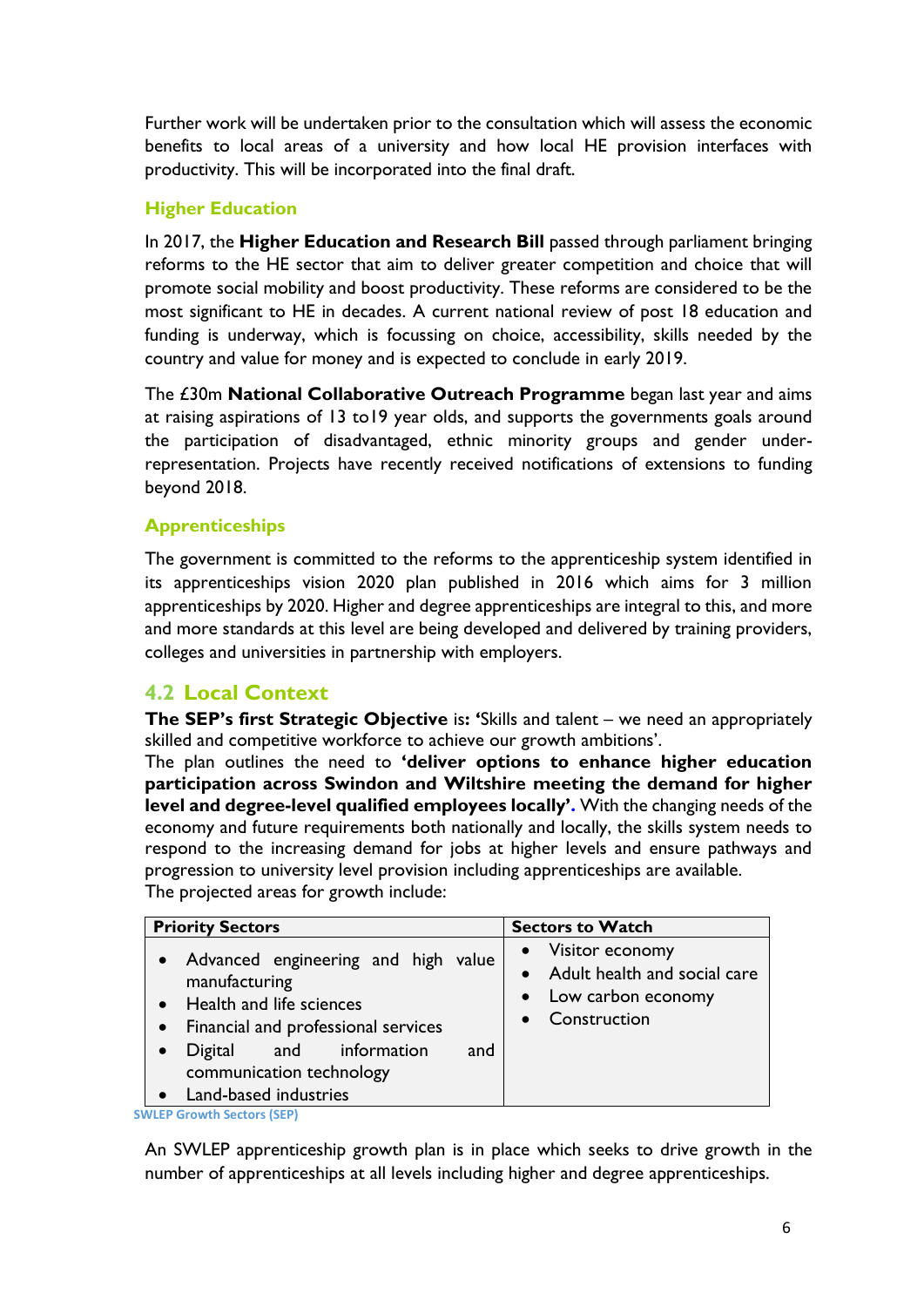# <span id="page-7-0"></span>**4.2.1 The Current HE Landscape**

Swindon and Wiltshire is the only LEP area in the country without a physical university. The main providers of HE within the area are the three Further Education colleges, who are working with a number of university partners, along with the Open University and private training providers. There are sites in the LEP area where specialist provision is delivered by providers from outside the area. These include the Oxford Brookes Swindon campus, Cranfield University COTEC facility and Bath Spa University at Corsham Court. From the four designated touch points of Salisbury, Swindon, Trowbridge and Chippenham, there are universities within 50 miles commutable distance. There are also a number of developments in train, including FE College growth strategies for HE, plans for the University of Wales Saint Davids to deliver Cultural Heritage provision in Swindon and a bid for an Institute of Technology to serve Swindon, North Wiltshire and South East Gloucestershire. The SWLEP has supported Local Growth Fund investment to increase HE provision through the FE College sector.

### <span id="page-7-1"></span>**4.2.2 Higher Education as a local priority**

Higher Education has long been seen as a priority for both Swindon Borough Council and Wiltshire Council;

Swindon Borough Council (SBC) has had a long term ambition to have a university presence and 'secure a range of options to access higher education' is one of its pledges. The direction was set by cabinet in 2012 which was followed by commissioned work on the evidence base. In 2016 bids were submitted to the Local Growth Fund for a HE centre in Swindon and to develop facilities linked to sustainable technology. SBC has developed a partnership with the University of Wales St David's to deliver Cultural Heritage provision from the newly renovated Carriage Works site.

In Wiltshire, developing higher education provision is a priority as evidenced in the two Wiltshire College Local Growth Fund 3 bids to develop facilities in Salisbury and Lackham to enhance and increase HE provision. There have also been plans in the past to develop a university in Salisbury. In 2009, a bid was made to HEFCE by the University of Bath and partners for a university hub and spoke model centred in Salisbury and providing for 5000 learners. The bid focussed on promoting higher level skills in STEM subjects.

Furthermore, following the recommendation in [The Post 16 Area Review](https://www.gov.uk/government/publications/gloucestershire-swindon-and-wiltshire-fe-area-review) published in August 2017, the LEP and its partners have submitted a bid for an Institute of Technology (IoT) to meet the needs of residents and employers in Swindon and North Wiltshire and South East Gloucestershire*.* with the main base planned to be within the Swindon College campus, the IoT is a partnership between Further Education Colleges, universities and employers. The bid outlines plans for the delivery of university level, employer led provision focusing on Digital, Engineering/Manufacturing and Life Sciences.

FE providers across the SWLEP continue to play an important role in the higher level skills landscape through the expanding offer at level 4 and foundation level and the introduction of some degree apprenticeship provision.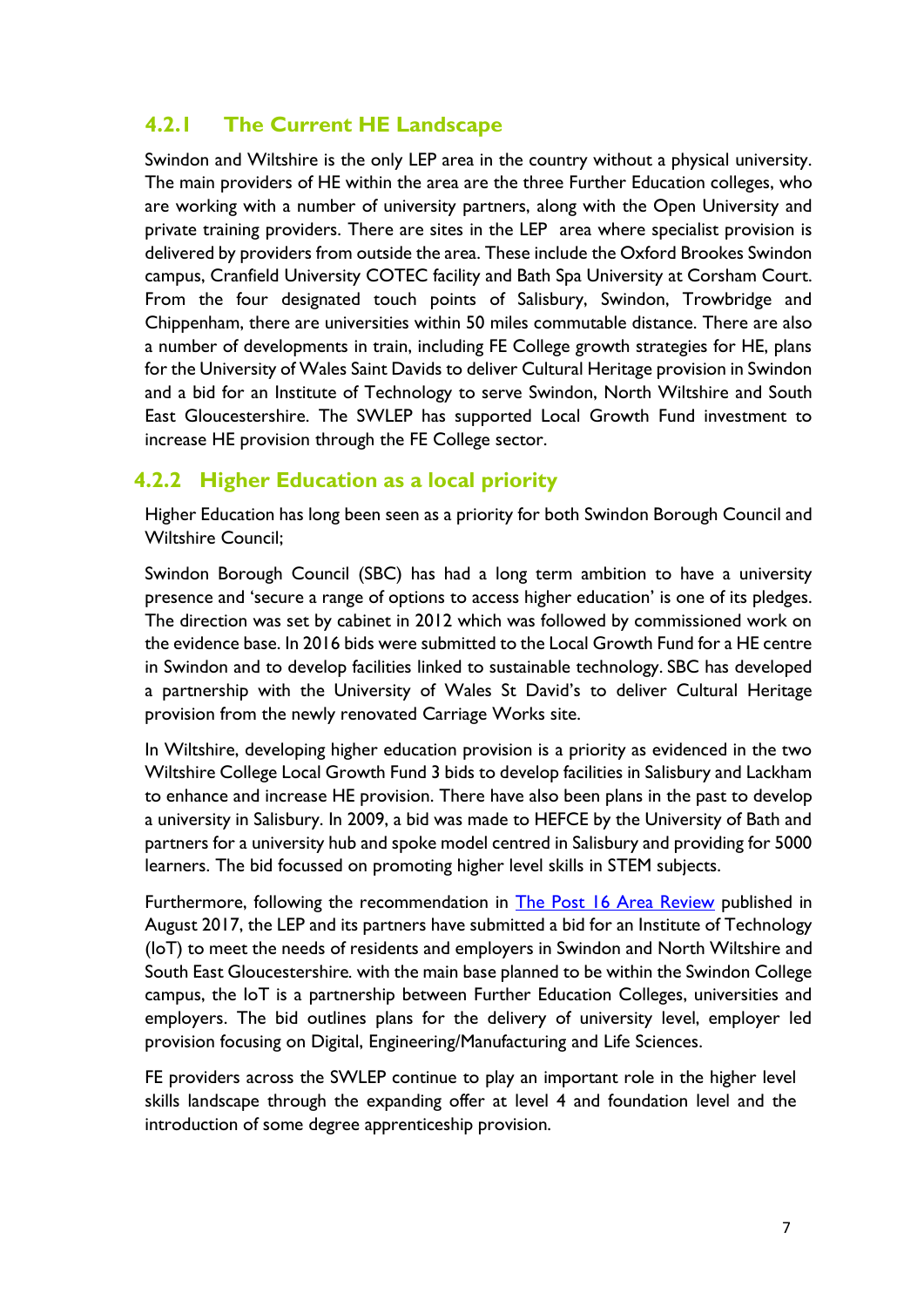The pipeline to higher education has been supported through investment in projects funded through the European Structural Investment Fund (ESIF) and the City Deal funded Higher Futures service provides a unique offer to employers across the LEP to support with brokering higher level skills with university partners.

# <span id="page-8-0"></span>**5 Summary of Evidence Base: Key Findings**

## **5.1 Development of the evidence base**

The **evidence base** commissioned by the LEP and delivered by Buckman Associates in 2018 includes qualitative and quantitative data and bespoke data purchased from HESA. The final report includes analysis of surveys conducted with students in years 11 to 13, adult learners and local employers. It should be noted that the evidence presents a complex landscape accentuated by the distinct geographic differences. Below is a *summary* of the key findings from this research. It is recommended that the full evidence base and appendices are referred to for a greater level of granularity. A comprehensive presentation of the evidence base was given to stakeholders at events held in April 2018, and to the LEP Skills and Talent Subgroup and LEP board members in February 2018.

### **5.2Summary of evidence base: key findings**

Key conclusions are highlighted in bold. The survey findings have been included at the end of each sub-section where appropriate.

# **5.2.1 Employers and the Workforce & the Economy**

The SEP has a priority to increase the percentage of its workforce with a level 4 qualification to 52%. Currently this figure stands at 39.4% which is above the national average (38.2%). There are geographical differences within the LEP both in terms of age and level 4 qualification and residing parliamentary constituency.

### **The % of L4+ qualified residents in Swindon is lower than the national average.**

Higher skilled workers are demonstrated to travel further to work, and although Wiltshire has a higher than average % of residents qualified to level 4+, there is also evidence to suggest that the higher skilled residents leave the area to work.

#### **Residents in Swindon travel shorter distances to work.**

That said, SWLEP has to attract graduates into the area for work to replace the higher qualified residents who live here and work outside of the area, to account for the absence of a ready pool of graduates, and 46.6% of all graduates employed in the SWLEP area originated from outside the area and are more likely to be employed within the education sector.

#### **Skills shortages**

UKCES data shows that the LEP has a higher proportion of skills shortage vacancies than the national and regional averages.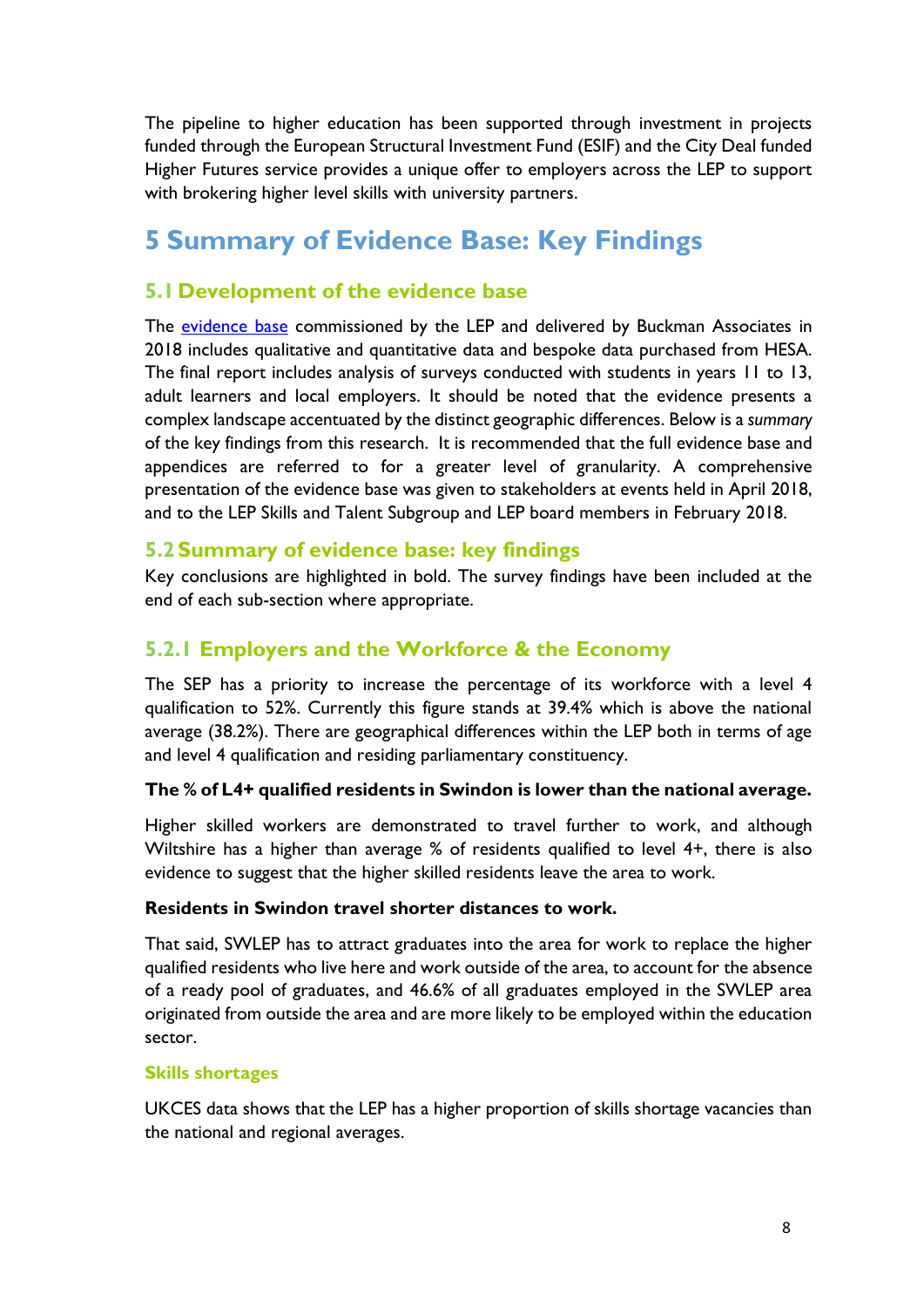Employers responding to the survey represented a range of sectors but over 42% were not confident that they would be able to recruit to higher skilled occupations in the future. The majority of employers felt that the reasons for this were insufficient numbers of highly skilled people are attracted to the area (Swindon) and insufficient applicants for positions was cited by many employers particularly in Chippenham, Wiltshire.

Almost a quarter of employers responding to the survey felt that a lack of HE institutions in the area was a barrier to fulfilling their skills needs.

#### **Apprenticeships**

We know from data in the SWLEP apprenticeship plan that volumes of apprenticeships have been increasing in the area in recent years and the impact of the levy has yet to be realised. There is still work to be done in promoting the benefits of apprenticeships at all levels to employers including degree apprenticeships as more standards become available.

The proportion of young people surveyed not considering an apprenticeship highlights an area to focus on. Less than half of employers responding to the survey were participating in apprenticeship schemes and this was particularly low for higher and degree level apprenticeships. Employers are utilising a range of training providers to deliver training, but less than a third currently work with a HEI, this is interesting given the national research<sup>2</sup> which highlights the role of universities in local growth and productivity.

# **5.2.2 SWLEP pipeline to higher education**

#### **Attainment**

Attainment is an important but not only factor for progression to and participating in higher education.

At level 2 and 3 Swindon performs lower than national average, whilst for Wiltshire it is higher than average. Evidence tells us that the 'by age  $19$  data<sup>3</sup> is below average for both authorities and that there exists a gap between disadvantage and non-disadvantaged groups.

The % of young people progressing to Apprenticeships from A level or equivalent study nationally and locally is relatively low with 9% in Swindon and 6% in Wiltshire. This compares with 26% and 29% respectively going into employment. Apprenticeship is an important and necessary area for growth and a priority for the area as outlined in the SWLEP Apprenticeship Growth Strategy. Given the high percentage of young people choosing employment options, pathways through to higher education through work based learning is of high importance.

<sup>2</sup> https://www.unialliance.ac.uk/wp-content/uploads/2016/05/UA\_Creating-innovative\_regions\_web.pdf

<sup>&</sup>lt;sup>3</sup> That is the proportion of young people who had not achieved level 2 qualifications including English and maths by age 19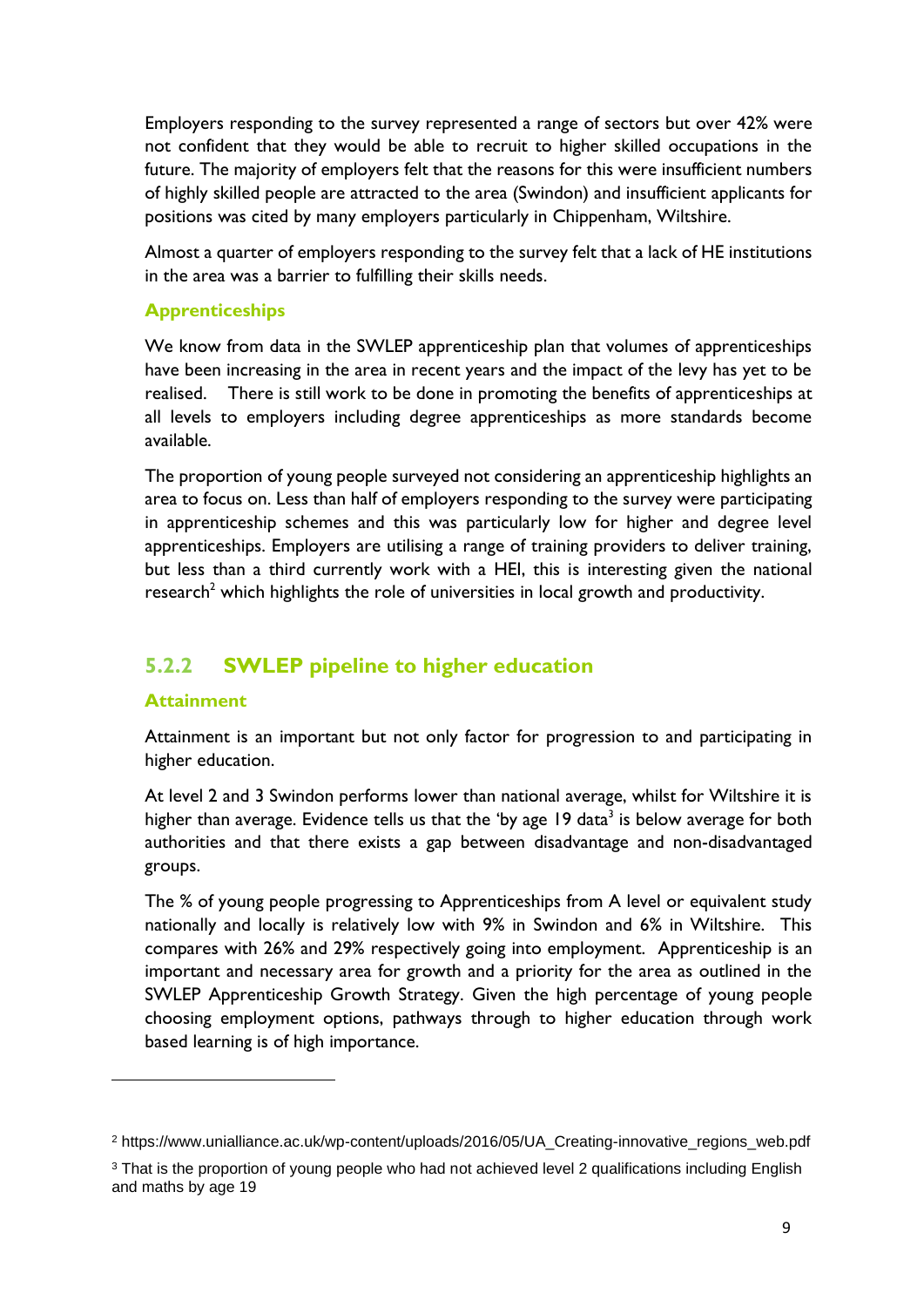#### **Progression**

The progression of level 3 students to HE at the end of key stage 5 is below average for both local authorities, although Wiltshire has a high proportion progressing to Russell Group universities. Progression to employment is higher than the national average in the SWLEP area.

**A lower than average proportion of level 3 LEP students progress to higher education (despite higher than average attainment in Wiltshire)**

#### **A higher than average proportion of level 3 LEP students progress to employment**

#### **Participation**

Participation in higher education of students on free school meals is consistently and significantly behind the national average.

Modelled data prepared by HEFCE provides evidence that:

#### **North Swindon has the lowest young participation rate and the most wards in the lowest quintile in the UK.**

The participation of young people shows significant geographical variance and there are fewer cold spots in Wiltshire.

A second set of HEFCE modelled data provides evidence that:

Even when data is adjusted for attainment, free school meals, ethnicity and drive time to the nearest HE provider, participation in HE is worse than expected in Swindon and Wiltshire.

#### **There is another factor other than FSM, ethnicity, drive time and attainment which is affecting participation**

There are inter-geographical differences in participation between North Swindon and South Wiltshire.

## **5.2.3 Overall student demographics and profile**

#### **Overall student demographics and profile**

The evidence tells us that in the academic year 2015/16 the numbers of students originally from SWLEP, 18,240, decreased in line with national trends. Other age groups reflected national trends.

Overall Swindon has a greater proportion of students age 25+.

#### **Registered and taught within SWLEP**

In absolute and relative terms there are considerably fewer students registered and taught within the SWLEP than any of the comparator LEP areas. In 2014/15 the total was 3,350.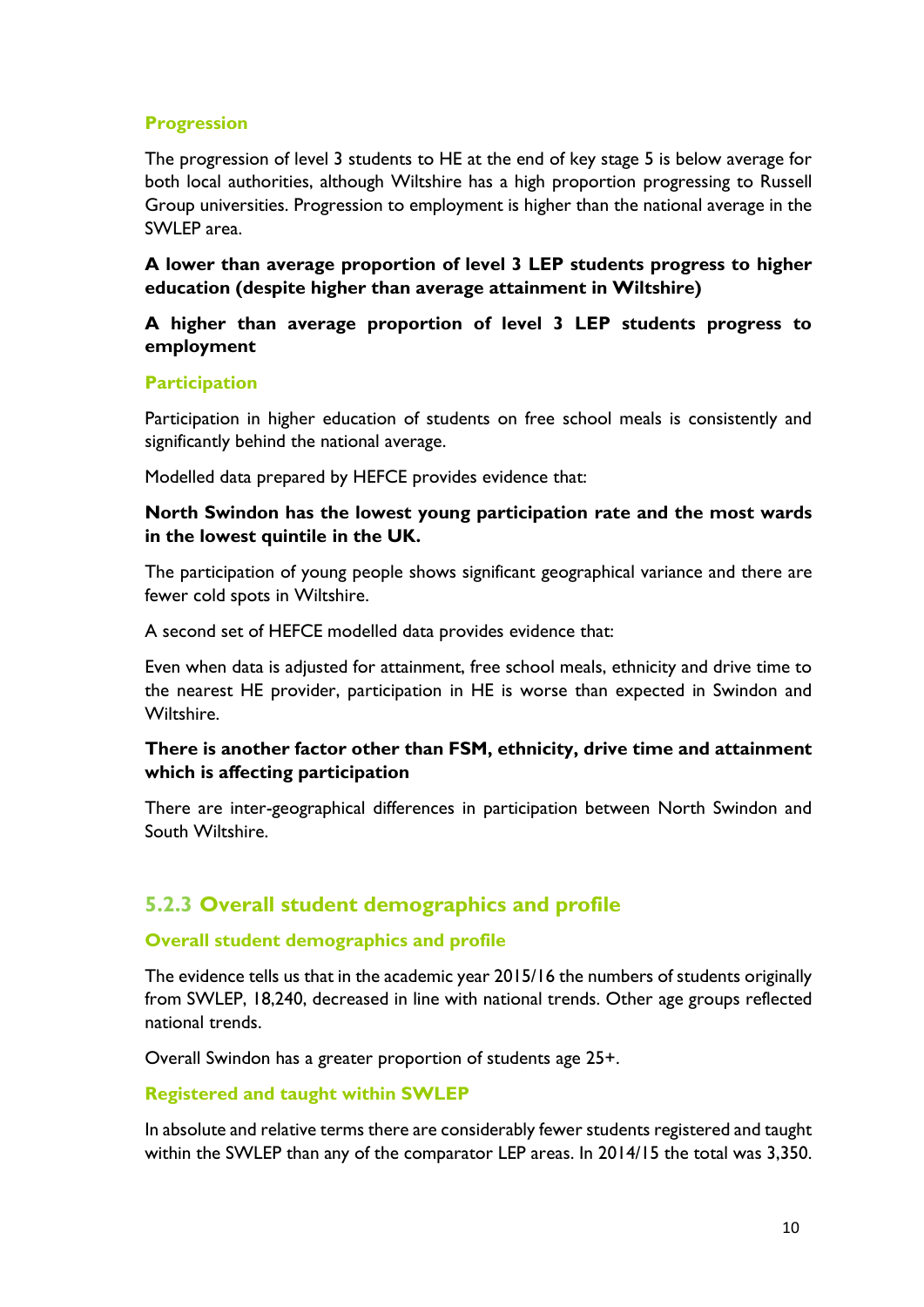The number of residents studying within the LEP is declining and from 2012/13 to 2015/16 there was a decrease in 6% from 30% to 24%.

The evidence also shows us that over almost 60% of resident learners access distance learning this compares to 8% nationally.





15% of students are university registered and FE taught and this figure is increasing. This is much higher than comparator LEPs where the average is 4%. Data also suggests that 21% are FE registered and FE taught. The SWLEP is significantly different in this respect from other comparator LEPs where on average 80% of provision delivered in the area is university registered and university taught.

## **5.2.4 HE provision offered within the LEP**

The area is one of the few areas without significant HEI presence.

#### **There are fewer students registered and taught within SWLEP than any other comparator LEP and this number is decreasing.**

Provision is offered through Oxford Brookes at their Swindon campus (subjects allied to medicine), the 3 FE Colleges, several alternative providers have registered undergraduates, training providers offering professional qualifications and apprenticeship provision. Other niche provision is delivered by other institutions and Higher Futures brokers provision between employers and partner HEIs.

26 HNDS and HNCs are offered at the colleges but there is overlap between these and the majority of provision is in non-STEM subjects. There are 8 foundation degrees, the majority of which are non-STEM and the number accessing this provision is decreasing, again there is overlap although additional foundation degrees will be provided in the future through Wiltshire College.

#### **Overlap in provision, scope for more STEM, some provision in development (LGF Wiltshire College) and a limited offer.**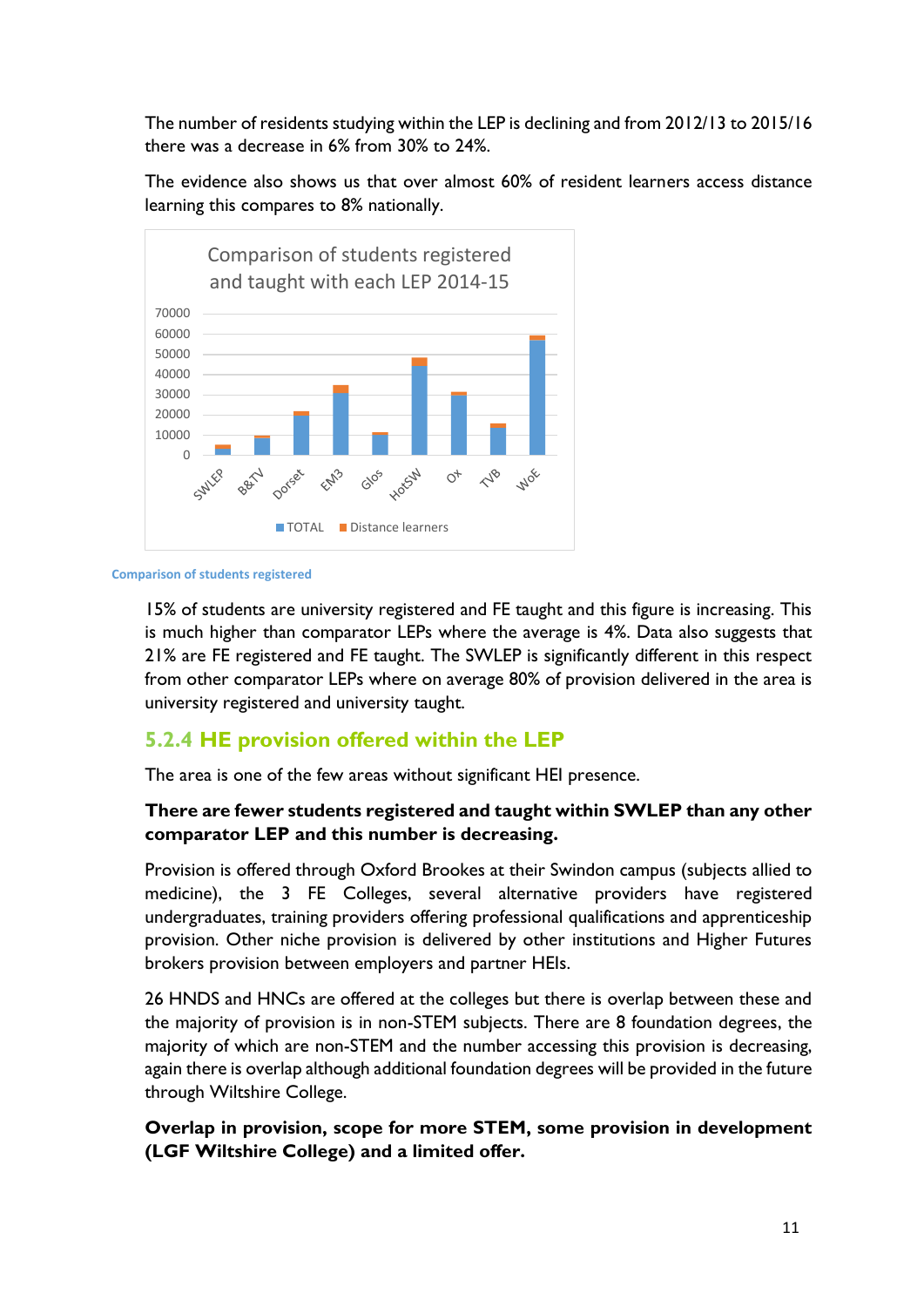Surveys indicated that a third of young people were interested in taking a STEM subject and would like to work in STEM.

Surveys also indicated that there was a greater awareness of the higher education courses offered by the colleges by adult learner than young people and they showed a preference towards studying higher level vocational qualifications and professional qualifications. 61.9% were aware of the higher level college provision.

## **5.2.5 HE provision outside SWLEP**

The four designated touch points of Salisbury, Swindon, Trowbridge and Chippenham have HEIs within 50 miles and within commutable distance of 2 Russell Group Universities. There is a broad range of subject provision offered, however, the study revealed much less choice for part time study.

#### **Options for part time study at a HEI outside of the LEP is limited**

## **5.2.6 Where and what do students study**

Interestingly, of those who study outside of the SWLEP area, eight of the top 10 choices are consistently within commutable distance of the LEP (the others being Plymouth University and The Open University). This is even more interesting given that the survey of young people revealed that, given the choice, they would prefer to study at a location much further away. The top three choices are the Open University, The University of the West of England and Oxford Brookes

Quantitative and qualitative data are opposed; young people say they want to move away from the area to pursue higher education but trend data suggests this is not what happens in reality and HEIs attended are within a 50 mile radius

A large proportion of students living in the SWLEP continue to do so during term time.

#### **What do they study**

Within the LEP in 2014-15, by far the highest volume of prescribed courses studied are in media studies and related courses, social sciences, art and design. Non prescribed provision is mainly across accounting and finance, human resources management, counselling and strategic management.

#### **The evidence indicates that the subjects with higher volumes of students are in sectors not considered a priority by the SWLEP**

Students studying outside of the LEP are choosing subjects in humanities and languages, creative art and design and, business and administrative studies. 38% of students from the LEP studied STEM subjects. HESA data suggests that nationally this figure is 48%.

### **STEM subjects are not pursued by students either studying within or outside of the LEP, this is despite average uptake of STEM based courses at level 3**

## **5.2.7 Graduate flows: graduate talent pool**

Nationally it has been found that students who study in their home area are much more likely to remain there for work after graduation, however when graduate flows in SWLEP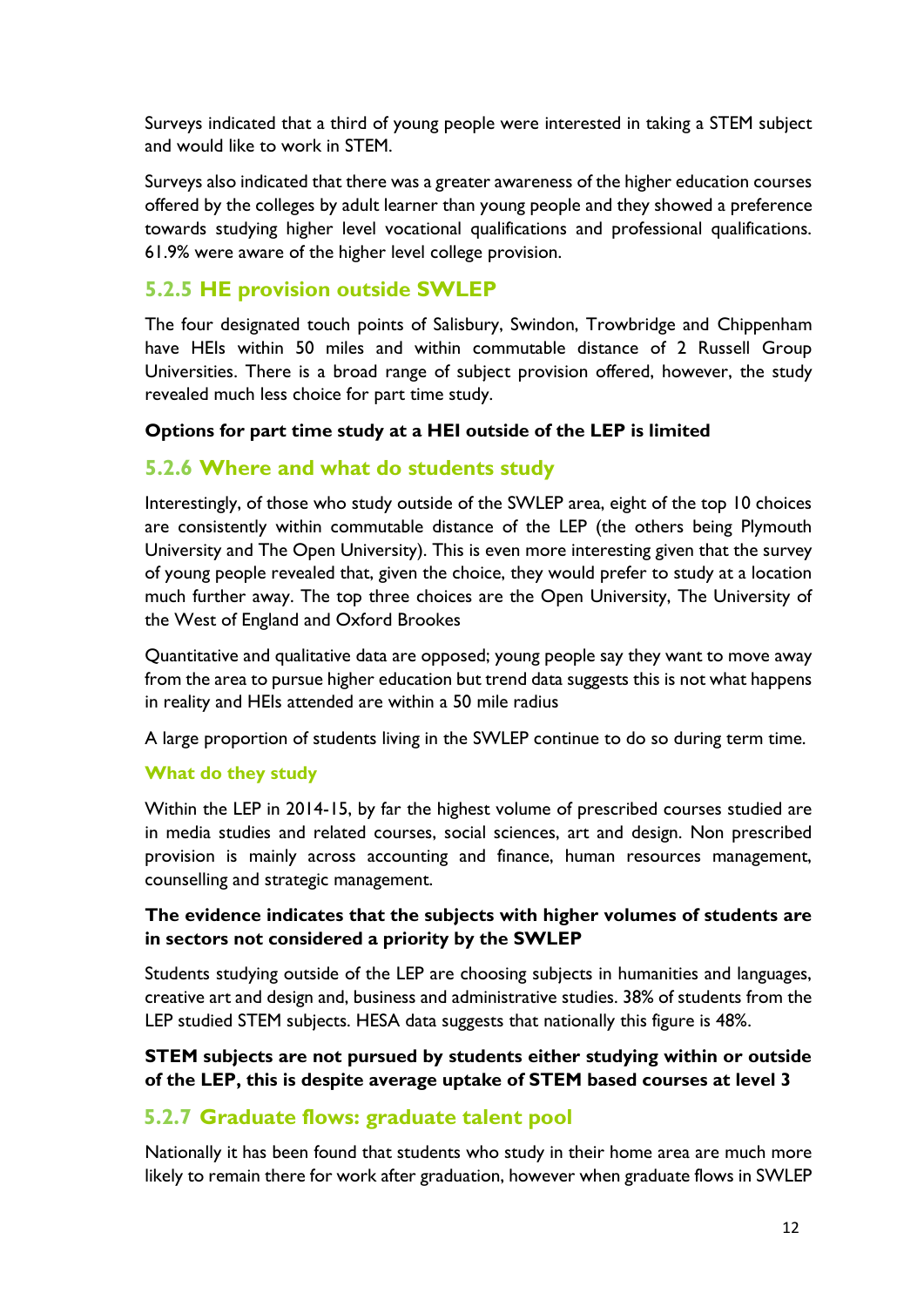are considered, this presents an issue. 84.1% of SWLEP students moved away to study and this figured was only surpassed by 2 other comparator LEPs. However, not only did 84.1% leave to study, 57% did not return. Nationally this figure is 33%.

Additionally, where other comparators attract students into the area creating a net gain of students, SWLEP is a net exporter of students (there is no HEI to attract students to study in the area).

**In other comparator LEPs there is a net import of students thus a naturally larger graduate talent pool for employers to recruit from**

**Higher than national average % of students leave the area to study**

**Higher than national average % of students leave the area to study and do not return**

# **5.3 Qualitative data**

The survey sample sizes were relatively small for adults and employers. There are over 30,000 businesses in the SWLEP area, the majority of which employ fewer than 10 people. The employer sample size represents less than 1% of the employer base indicating that some additional work is required to fully engage employers in the development of the full strategy.

### **Attitudes to higher learning**

Survey data revealed that 70% of young people would consider higher education, and those not considering would prefer to get a job or an apprenticeship.

For adults the appetite to study higher level qualifications was highest amongst those from lower skills occupational groups or those without a higher level qualification. The motivations are career driven for adults and for young people to pursue their career goals and enhance job prospects. Securing employment was one of the mains reasons given by young people not considering higher education.

### **Barriers to higher education**

When asked about the barriers to pursuing higher education, as expected responses differed between the younger people and the adult learners. Young people more generally responded that finance was the biggest barrier for them. During learner panels it was established that it is often a misconception associated with finance that presented a barrier, the lack of information available to them and also in numerous responses the inability or lack of willingness of the respondent to leave the area. For particular subgroups of young people, progressing to higher education is not seen as an attractive option and further research into this would be beneficial. Interestingly, over 30% of young people responding to the survey said that where they live has limited their career choices.

The rurality of the Wiltshire and logistical access to provision presents a barrier to many young people particularly those from certain groups.

Adults responded that their biggest barriers were work and family commitments, lack of time and support from their employer.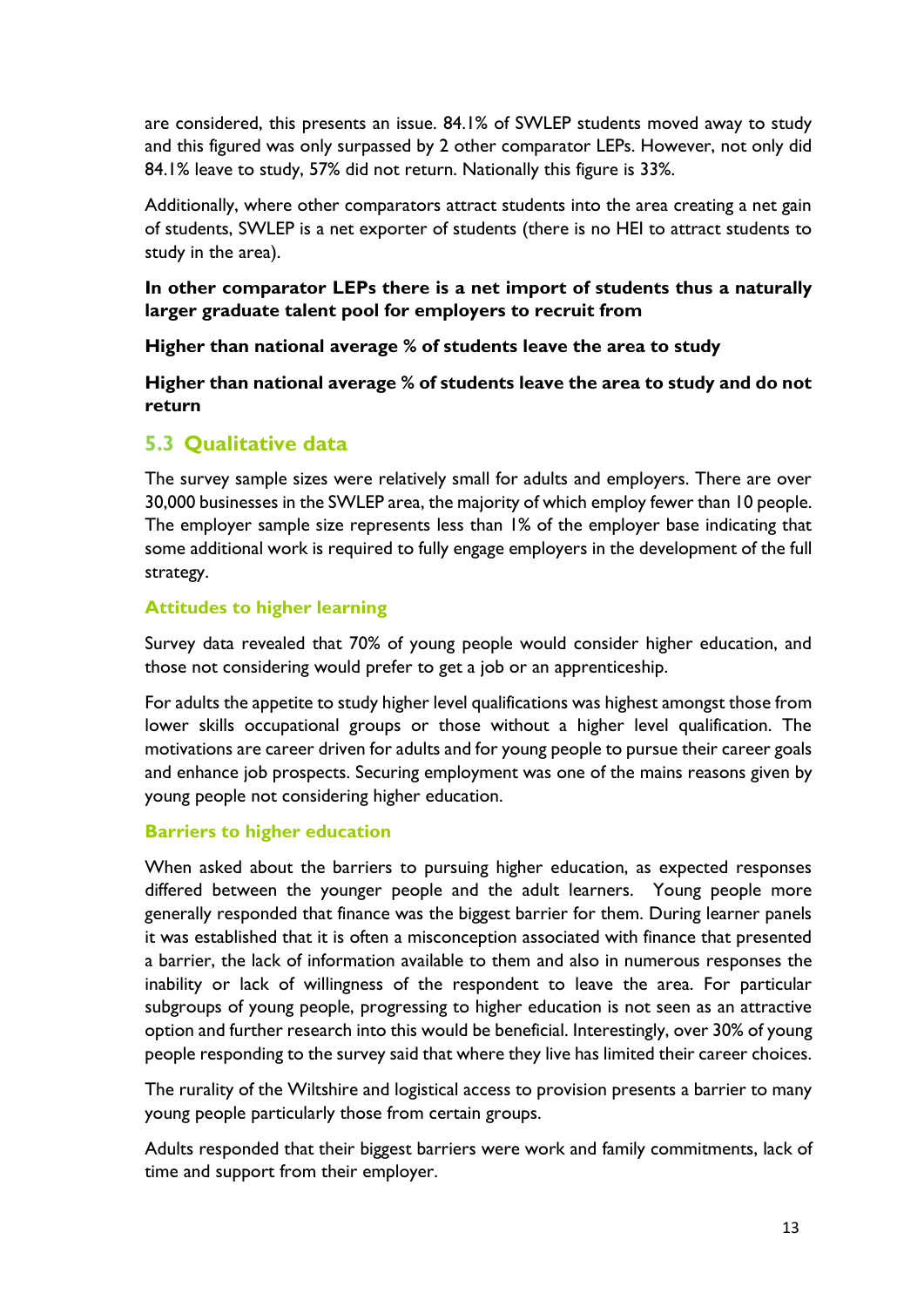#### **Survey respondents' views on developing local provision**

- Reputation, academic standing and courses offered were of most interest to adults and young people. This was reaffirmed by the students participating in the stakeholder events.
- Locality and flexibility were more important to adults than to the younger respondents.
- Young people would prefer to travel away to university than study at a university in SWLEP if there was one, however this option was more popular with adult learners.
- Interestingly, more than a third of young people felt that where they live had limited their choices so far, this links to the two distinguishing features of place experienced by the SWLEP area- the rurality of Wiltshire and the place shaping legacy of Swindon.

#### **Making local higher education more attractive;**

**Both adults and young people felt that to make HE more attractive important factors include financial help with the costs, a university in the area and a wider range of higher education courses**

## **5.4 Stakeholder engagement with evidence base**

The emerging evidence was presented to the LEP board and the Skills and Talent Sub-Group in February. Workshop style events with wider stakeholders from sectors including employers, training providers, FE colleges, schools and HEIs took place in Wiltshire (Devizes) and Swindon in April.

The purpose of these workshop events was to share the evidence base with the stakeholders including the identified areas of strategy focus, to sense check the findings with them and to provide them with an opportunity to shape and influence the development of the strategy. In total over 120 delegates attended the events and each group was well represented.

Tables were asked to consider the questions relating to the evidence base and strategy focus around learners, young and adult, aspirations and CEIAG employer perspectives and implications for provision.

Stakeholder contribution was rich and well informed and an interactive poll gauged their views on the priorities needed.

The top two priorities considered by stakeholders (at both events) for moving forward to retain talent and meeting employer demand were to:

- Increase the local offer of flexible and part time study
- Increase higher and degree apprenticeship options

A high proportion of stakeholders at both events felt that the strategy should focus on developing more employer led provision.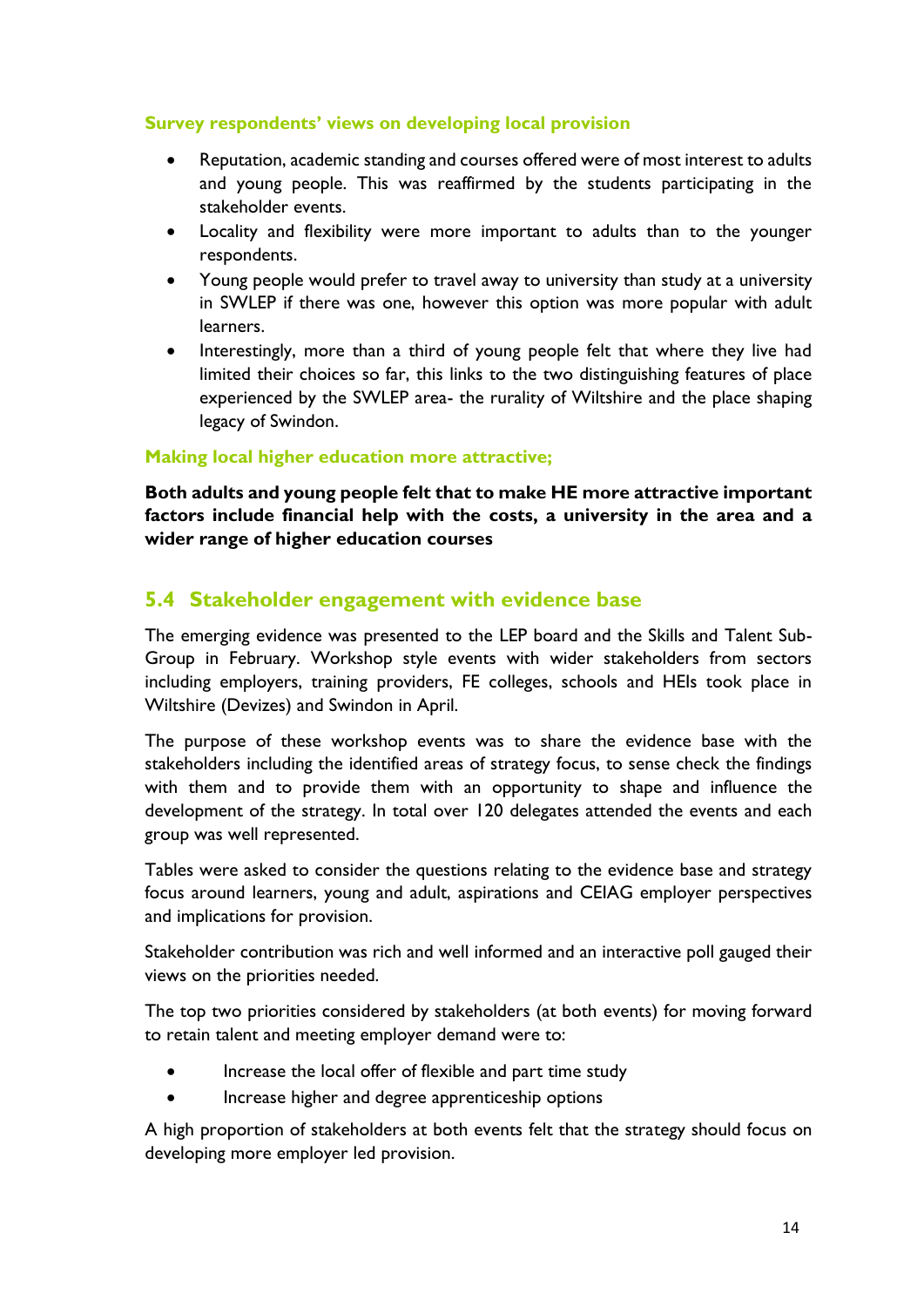The top two priorities considered for increasing participation in HE (at both events) were:

- Focus heavily on raising aspiration and improving educational attainment with young people
- Supporting more adult learners to access higher level skills related to their work especially those without existing level 4+ qualifications

From the discussion that took place during these sessions, several key themes emerged:

- 1. The need for more employer led provision, which is flexible and accessible and affordable for learners
- 2. The importance of the place shaping agenda in raising aspiration, developing provision and recruitment
- 3. Raising attainment at 16 and by 19
- 4. CEIAG at all ages to enable people to understand the alternative routes to higher education, the implications and the relevance to the local labour market
- 5. The importance of engaging employers in school and college programmes to improve the link between learning opportunities and employment.

Work is currently underway to process all of the stakeholder feedback and a full report will be included as an appendix to the full consultation strategy.

# **5.5 Overview of evidence relating to areas for strategy to focus on and how this will be achieved**

| <b>Evidence</b>                                                                                                                                                                                                                                                                                                                                                                                                                                                                                                               | <b>Strategy focus</b>                                                                                                                                                                                                                                                                                                                                                                | How to achieve                                                                                                                                                                                                                                                                                                                                                                                                                                                                                                                                                       |
|-------------------------------------------------------------------------------------------------------------------------------------------------------------------------------------------------------------------------------------------------------------------------------------------------------------------------------------------------------------------------------------------------------------------------------------------------------------------------------------------------------------------------------|--------------------------------------------------------------------------------------------------------------------------------------------------------------------------------------------------------------------------------------------------------------------------------------------------------------------------------------------------------------------------------------|----------------------------------------------------------------------------------------------------------------------------------------------------------------------------------------------------------------------------------------------------------------------------------------------------------------------------------------------------------------------------------------------------------------------------------------------------------------------------------------------------------------------------------------------------------------------|
| <b>HE Provision</b><br>Below average percentage of<br>workforce qualified to L4+ in<br>some of the LEP area<br>Current local provision<br>not<br>sufficiently meeting employer<br>and student needs<br>Low percentage of students<br>progressing to STEM HE courses<br>(despite average participation in<br>STEM courses at level 3)<br>Few STEM<br>offered<br>courses<br>locally<br>• Lack of part-time provision in<br>neighbouring Higher Education<br><b>Institutes</b><br>foundation<br>level<br>local<br>Few<br>courses | HE<br>Grow<br>local<br>provision including a<br>multi<br>campus<br>and<br>university<br>increase the numbers<br>of students studying<br>in the SWLEP<br>Continue to work<br>with the FE sector to<br>grow provision<br>Develop<br>our<br>approach<br>to<br>an<br>employer<br>led<br>skills<br>infrastructure,<br>reflecting the national<br>local<br>industrial<br>and<br>strategies | Commission a feasibility study<br>$\bullet$<br>into a multi campus university for<br>the SWLEP<br>Align the HE curriculum with LEP<br>priorities including STEM<br>Develop flexible<br>$\bullet$<br>part-time<br>options along with progression<br>pathways<br>Ensuring the development of<br>provision has a balance between<br>being attractive to students and<br>meeting employer needs<br>Proactively engage employers in<br>any new design or delivery so<br>that provision is employer led<br>Ensure there is access to HEIs to<br>meet needs in the area for |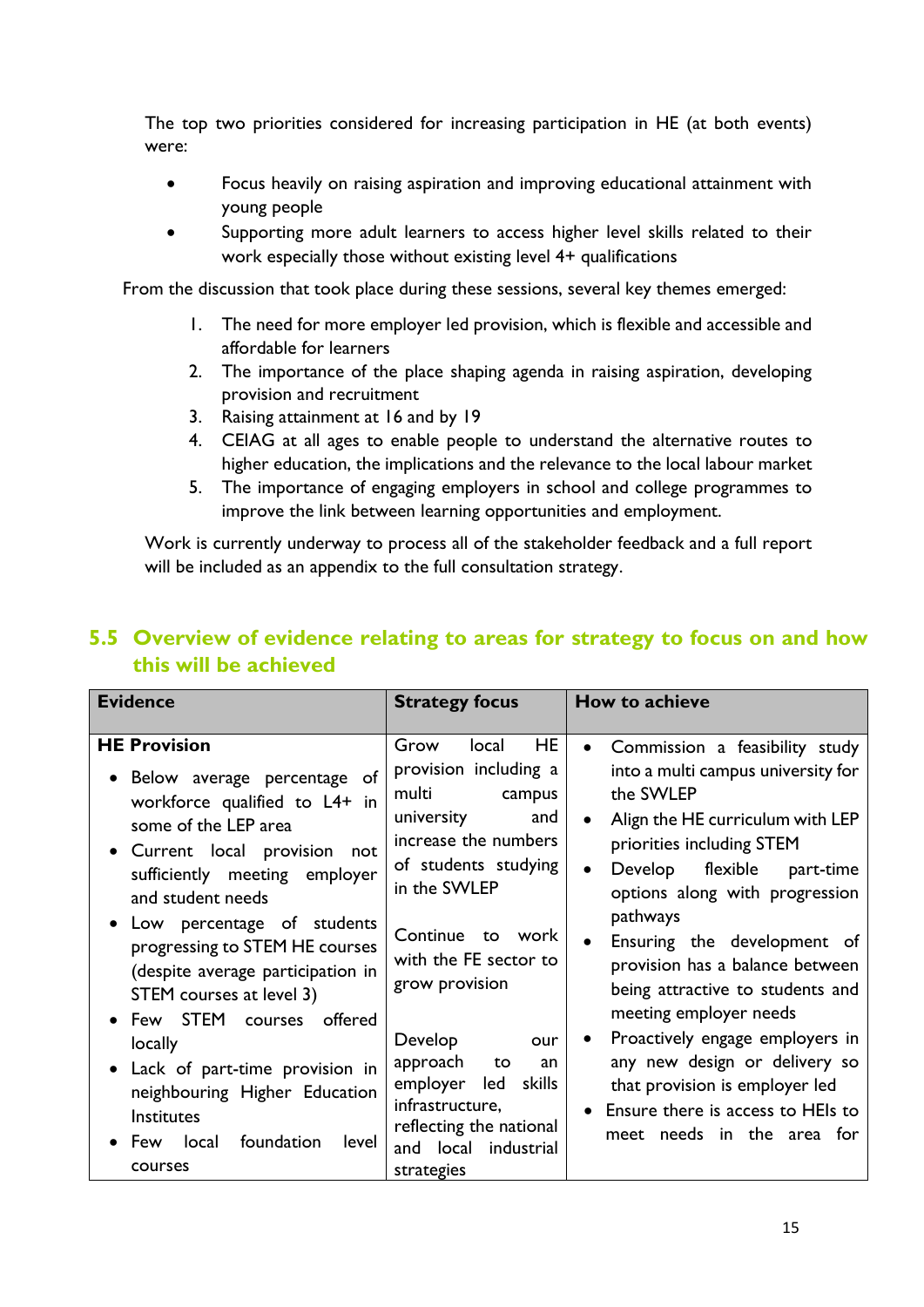| <b>Evidence</b>                                                                                                                                                                                                                                                                                                                                                                                                                                                                                                                                                                     | <b>Strategy focus</b>                      | How to achieve                                                                                                                                  |
|-------------------------------------------------------------------------------------------------------------------------------------------------------------------------------------------------------------------------------------------------------------------------------------------------------------------------------------------------------------------------------------------------------------------------------------------------------------------------------------------------------------------------------------------------------------------------------------|--------------------------------------------|-------------------------------------------------------------------------------------------------------------------------------------------------|
| Net loss of graduates<br>٠<br>Very low numbers of students<br>both LEP registered and taught<br>university<br>(unlike<br>by<br>$\mathbf a$<br>comparator LEPs)<br>Young people prefer to study at<br>a university<br>Only LEP in country without a<br>university<br>Strong employer appetite for<br>involvement<br>developing<br>in<br>provision<br>Student choice not matching<br>employer need<br>Challenges<br>of<br>rurality,<br>accessibility and cohort viability<br>Role of universities in increasing<br>productivity                                                       |                                            | example, niche provision building<br>on the work of Higher Futures                                                                              |
| <b>Awareness of current HE offer</b><br>proportion of survey<br><b>High</b><br>respondents were unware of<br>higher level provision already on<br>offer within the SWLEP                                                                                                                                                                                                                                                                                                                                                                                                            | Increase awareness of<br>current provision | • Promote existing local offer                                                                                                                  |
| Swindon and Wiltshire as<br>a<br>place<br>The employer survey revealed<br>that employers have difficulty<br>recruiting to the area, and they<br>are not confident of being able to<br>recruit in the future<br>The survey of young people<br>indicated that people want to<br>leave the area<br>Graduate flows remain an issue<br>in this area in that a higher than<br>average proportion of learners<br>leave the area and do not return.<br>Graduates are attracted to the<br>area from elsewhere, but overall<br>the LEP currently experiences a<br>net loss of graduate talent | Focus on the place<br>shaping agenda       | Strategy for making SWLEP an<br>attractive place to live, study and<br>work<br>Develop the wider student offer<br>e.g. accommodation, lifestyle |
| <b>Attainment</b><br>Attainment is below average,<br>Swindon.<br>particularly<br>in<br>Attainment at aged 16 is strongly<br>correlated with progression to                                                                                                                                                                                                                                                                                                                                                                                                                          | Increase educational<br>attainment         | • Swindon Challenge<br>LEP investment in STEM, careers<br>and Labour Market Intelligence<br>(LMI)                                               |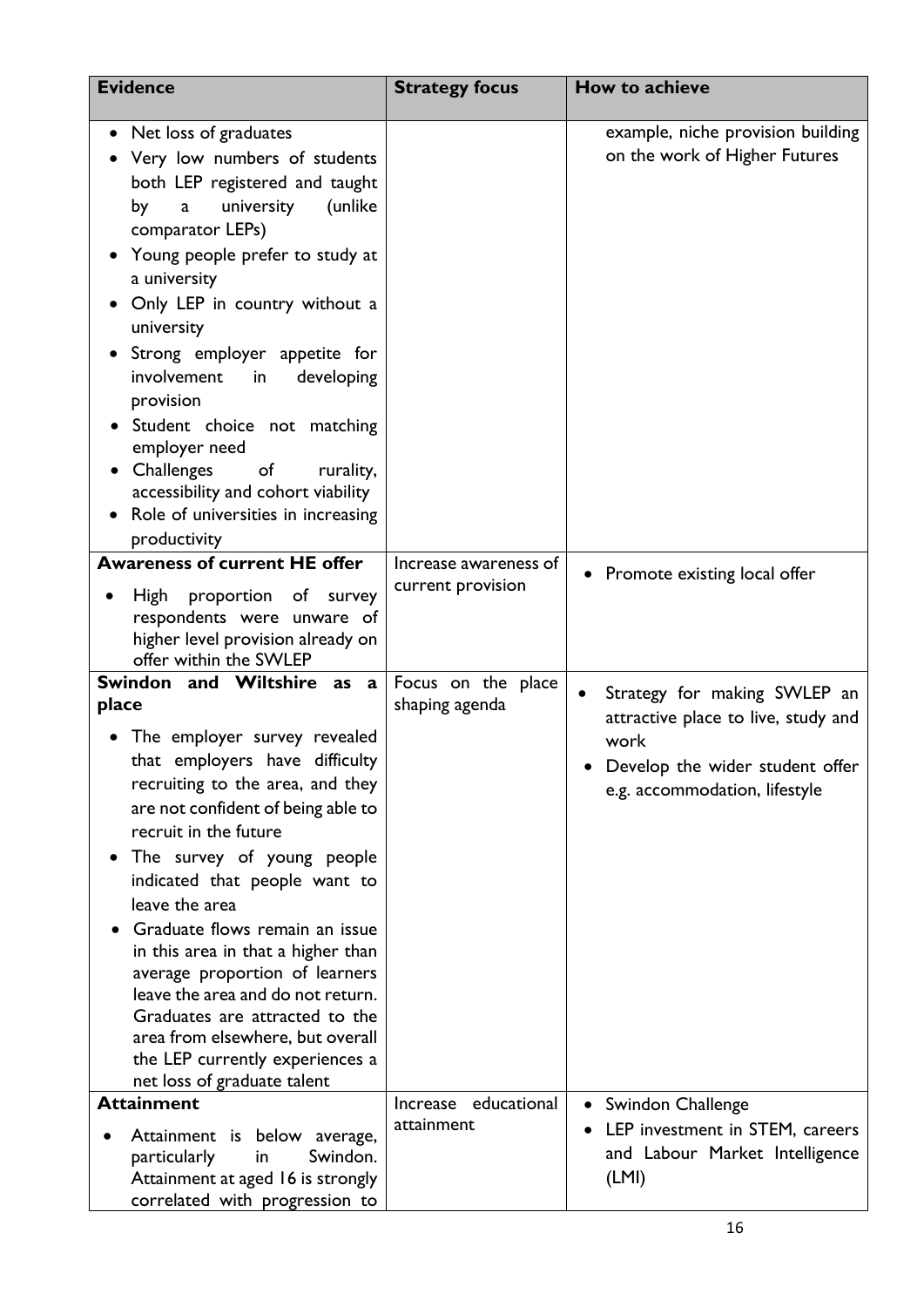| <b>Evidence</b>                                                                                                                                                                                                                                                                                                                                                      | <b>Strategy focus</b>                                                                  | How to achieve                                                                                                                                                                                                                                                                                             |
|----------------------------------------------------------------------------------------------------------------------------------------------------------------------------------------------------------------------------------------------------------------------------------------------------------------------------------------------------------------------|----------------------------------------------------------------------------------------|------------------------------------------------------------------------------------------------------------------------------------------------------------------------------------------------------------------------------------------------------------------------------------------------------------|
| closely<br>related<br>HE<br>and<br>to<br>productivity                                                                                                                                                                                                                                                                                                                |                                                                                        |                                                                                                                                                                                                                                                                                                            |
| <b>HE Progression</b><br>• Below average progression to<br>HE, low participation in HE in<br>areas and for some<br>certain<br>groups                                                                                                                                                                                                                                 | Improve progression<br>to HE                                                           | Through the delivery of good<br>quality IAG, address the issues<br>around awareness and aspirations<br>Showcase<br>benefits<br>the<br>of<br>continued learning<br>Further understand and address<br>barriers to progression<br>Develop pathways taking into<br>$\bullet$<br>account learner starting point |
| Work and learn options<br>A high percentage of learners<br>prefer work options<br>There is a low percentage of<br>٠<br>employers<br>participating<br>in<br>apprenticeships<br>72% of employers felt that any<br>new provision should involve<br>employers in its development                                                                                         | Maximise<br>and<br>increase<br>for<br>opportunities<br>work<br>and<br>learn<br>options | Work with employers to develop<br>$\bullet$<br>apprenticeship opportunities at<br>all levels (pathways to HE)<br>Work with employers by sector                                                                                                                                                             |
| The current workforce<br>Employers are reporting skills<br>$\bullet$<br>gaps and recruitment challenges<br>confident<br>about<br>and<br>not<br>skilled<br>higher<br>recruiting<br>to<br>occupations<br>Forecast skills shortages<br>as<br>identified in the SEP and by<br>employers<br>The adult survey indicates<br>appetite to learn with support<br>from employer | <b>Upskilling</b><br>the<br>workforce                                                  | Support more adults to access<br>$\bullet$<br>higher level skills related to their<br>work<br>Advice and Brokerage solutions<br>$\bullet$<br>workforce<br>skills<br>through<br>to<br><b>Higher Futures</b>                                                                                                 |

# <span id="page-17-0"></span>**6 Strategy moving forward**

# **6.1. High level actions to meet the strategic aims of increasing productivity and raising aspirations and social mobility**

- 1. Grow and promote local HE Provision:
	- Work with current providers to develop their provision to meet the needs of residents and employers and raise awareness of their current offer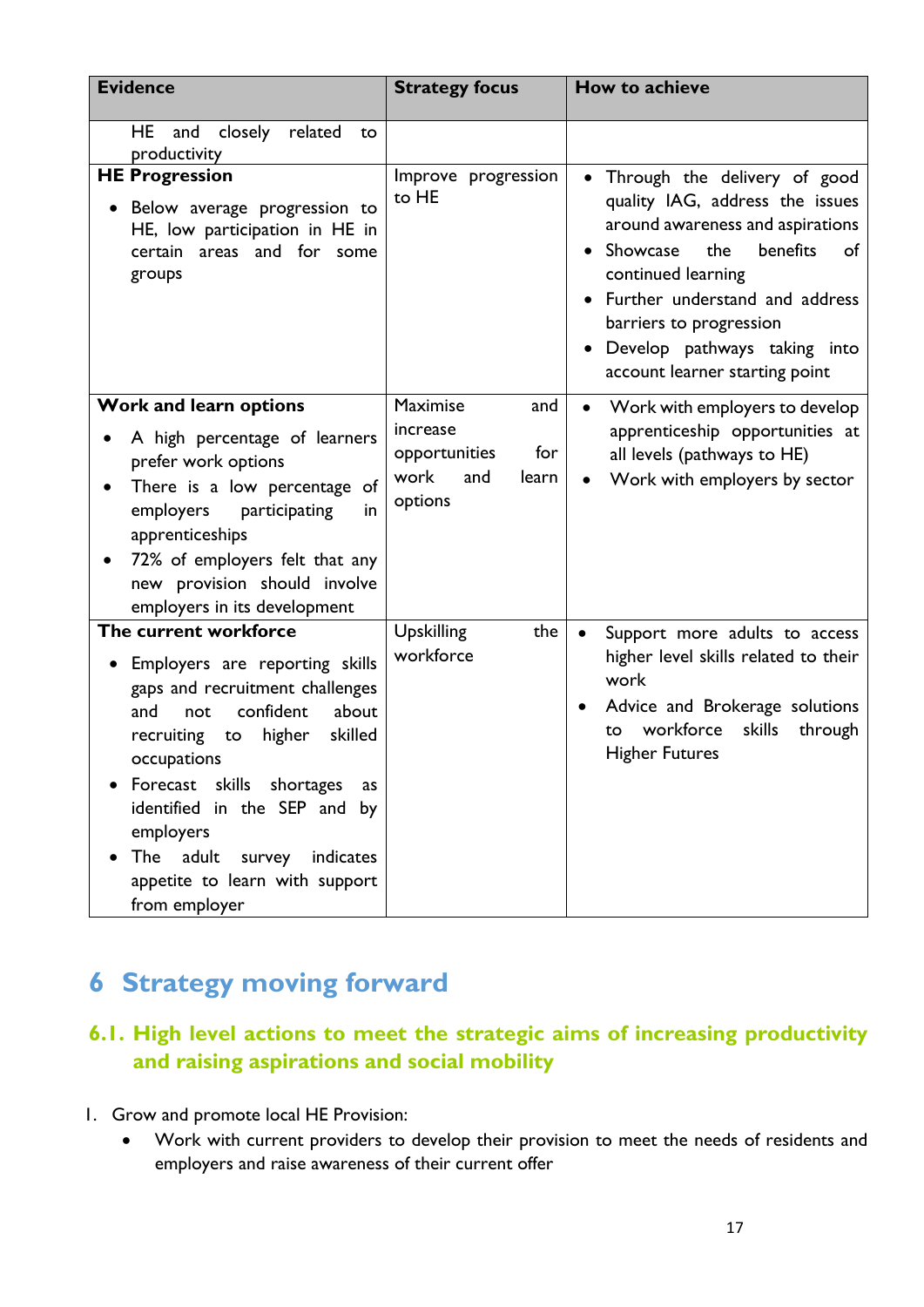- Commission a feasibility study to develop a multi campus university in the SWLEP which will; supplement and complement FE provision; meet the needs of residents; be employer led; strengthen STEM provision and align with the principles of Institutes of Technology; and attract people from outside the LEP
- Work with employers on a sector basis to develop provision to meet their needs
- Ensure a strong focus on the growth of higher and degree apprenticeships
- Ensure there is access to HEIs to meet the needs of employers in the area e.g for those with niche requirements building on the work of Higher Futures
- 2. Ensure the strategy links to the emerging local industrial strategy and future research and investment opportunities
	- Evidence from this strategy will feed into the wider LEP local industrial strategy work and the LEP-wide task group
- 3. Improve educational attainment and progression to higher education:
	- Continue focussed work through Swindon Challenge
	- Through the LEP strengthen the work of the Enterprise Adviser Network to improve employer engagement in Careers Education Information and Guidance (CEIAG), including the importance of STEM and maths and local labour market information
	- Ensure a comprehensive programme of activity is in place to raise aspirations, working with key stakeholders including addressing barriers for all residents and for specific groups
	- Further understand and address barriers to progression
	- Develop pathways to HE taking into account learner starting point and including flexible and part-time options
- 4. Promoting SWLEP as a great place to live, work and study
	- Identify and promote key strengths of the area
	- Target campaigns to promote the key strengths of the area
	- Develop a wider student offer
	- Address the negative perceptions of place evidenced by some groups
- 5. Developing our approach to an employer-led skills infrastructure, reflecting the national and local industrial strategies
	- Take a sector and targeted approach to higher apprenticeships
	- Employers, universities and providers work together in a more systemic way to develop provision and ensure innovation in design/delivery
	- Work with SMEs and narrow the gap between learner choice and employer demand
	- Support employers to harness research and innovation opportunities with universities
	- Proactively engage employers in any new design or delivery so that provision is employer-led

# <span id="page-18-0"></span>**7 Governance and Accountability**

## **7.1. How will the strategy be governed?**

Overall accountability for the implementation of the Higher Education Strategy sits with the Skills and Talent Sub-Group which reports directly to the LEP Board.